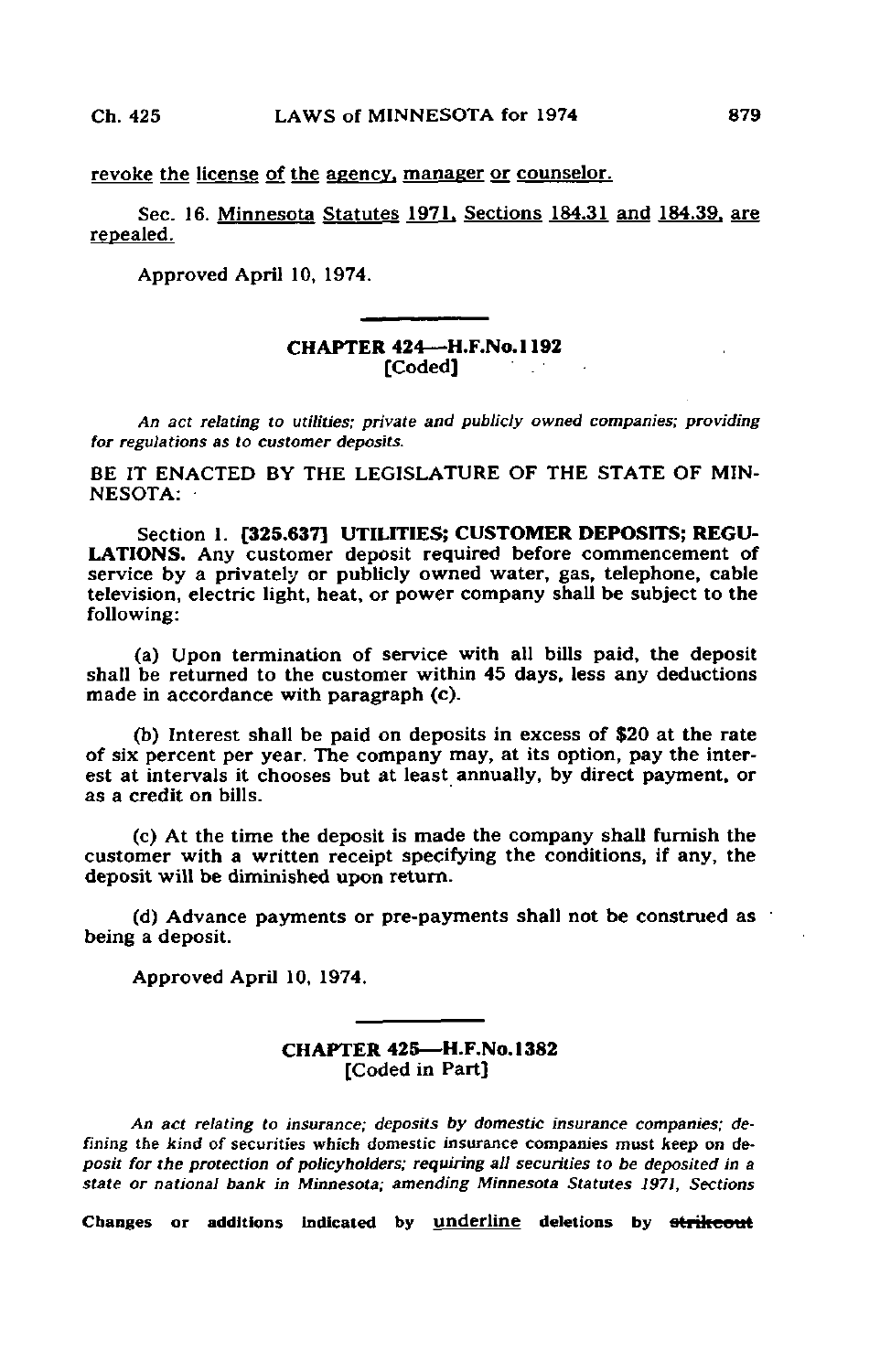60A.10, Subdivisions 1 and 4, and by adding a subdivision; GOA.19, Subdivision 5; 61A.41; 63.02; 65A.22; 66A.08, Subdivision 1; and 68A.01, Subdivision 3.

BE IT ENACTED BY THE LEGISLATURE OF THE STATE OF MIN-NESOTA:

Section 1. Minnesota Statutes 1971, Section 60A.10, Subdivision 1, is amended to read:

60A.10 INSURANCE; DEPOSITS BY DOMESTIC COMPANIES. Subdivision 1. DOMESTIC COMPANIES. (1) DEPOSIT AS SECURITY FOR ALL POLICYHOLDERS REQUIRED. No company in this state, other than fire, marine or fire and marine, hail, farmers' mutual, or real estate title insurance companies, shall do business in this state unless it has on deposit with the commissioner, as security for all-the protection of both its resident and nonresident policyholders, bonds or other obligations of, or bonds or other obligations insured or guaranteed by; this state, or of the United States, any of the municipalities of this state, or any agency or instrumentality of the foregoing, securities to an amount, the actual market value of which, exclusive of interest, shall never be less than \$100,000 <del>, which bonds or other obligations</del> shall be retained by the commissioner and be disposed of as directed by law. Said securities shall be retained under the control of the commissioner as long as any policies of the depositing company remain in force as security for both resident and nonresident holders of its policies.

As long as any policies of the depositing company remain in force, the commissioner shall hold the deposit as security for all holders of its policies.

(2) SECURITIES DEFINED. For the purpose of this subdivision, the word "securities" shall mean bonds or other obligations of. or bonds or other obligations insured or guaranteed by. the United States, any state of the United States, any municipality of this state, or any agency or instrumentality of the foregoing.

(3) PROTECTION OF DEPOSIT FROM LEVY. No Judgment creditor or other claimant may levy upon any securities held on deposit with, or for the account of, the commissioner. Upon the entry of an order by a court of competent jurisdiction for the rehabilitation, liquidation or conservation of any depositing company as provided in Minnesota Statutes. Chapter 60B, that company's deposit together with any accrued income thereon shall be transferred to the commissioner as rehabilitator. liquidator, or conservator.

Sec. 2. Minnesota Statutes 1971, Section 60A.10, Subdivision 4, is amended to read:

Subd. 4. SAFEKEEPING OF SECURITIES ON DEPOSIT. The diviaions of banking and insurance shall use; for the safekceping of seeuri-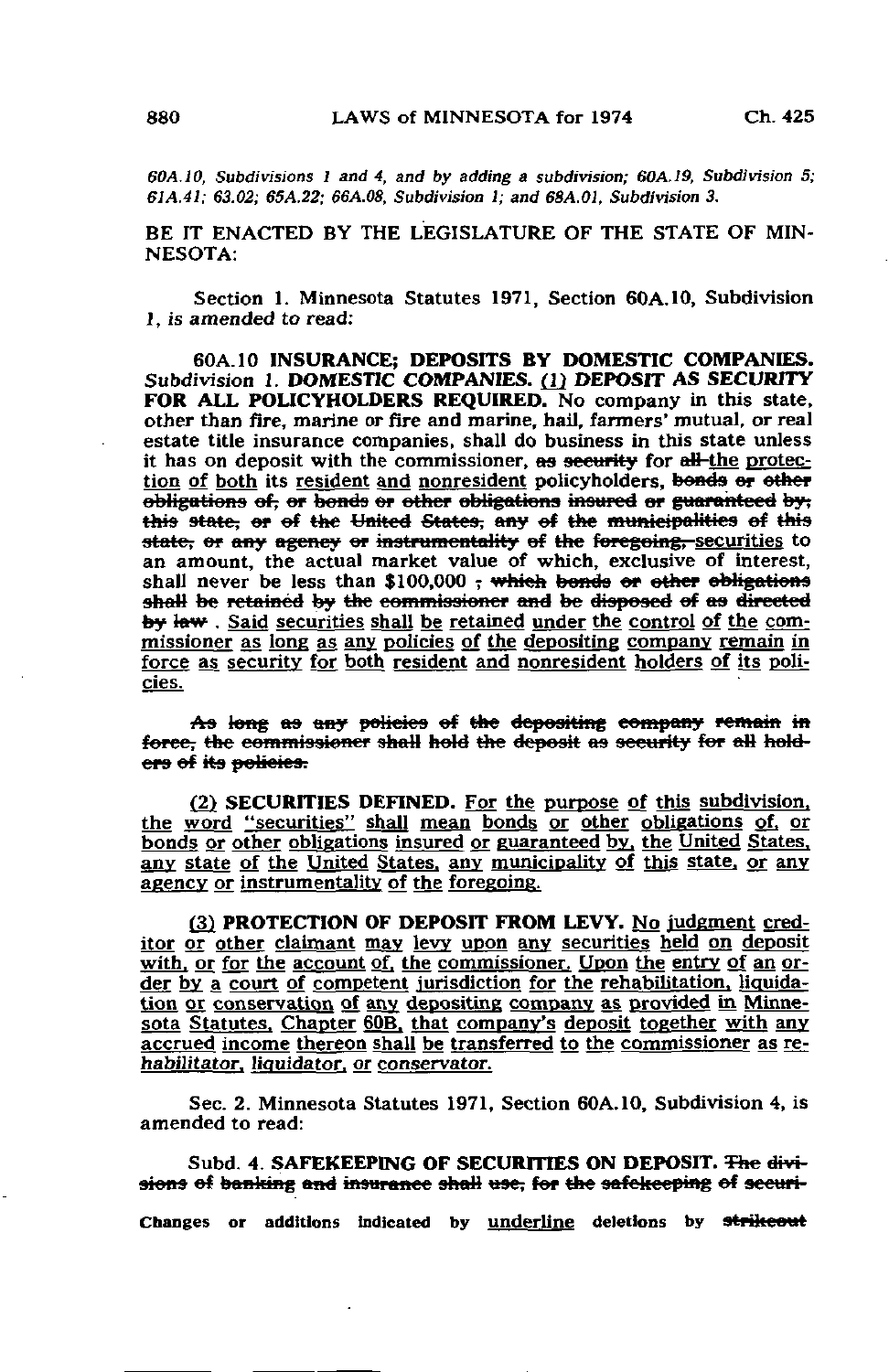ties; except such securities as may; for the convenience of the division of banking; be kept in places designated by the commissioner of banka. such space in the safety deposit vault in the office of the state treasurer as may be agreed upon and assigned to such divisions, respectively, by the state treasurer. No later than July  $1$ , 1975, all securities held on deposit with the commissioner pursuant to the laws of this state, or in accordance with an order of the commissioner, shall be deposited for the account of the commissioner in such state or national bank in this state as the depositing insurer may designate and the commissioner may approve. Said deposits shall be made and maintained in accordance with a custodial agreement between the bank and the depositing insurer in a form approved by the commissioner which shall provide as a minimum that (1) the fees of the custodian are to be the obligation of the depositing insurer, and (2) there shall be no exchange, release or transfer of any depositied security unless the commissioner has assented thereto in writing.

Sec. 3. Minnesota Statutes 1971, Section 60A.10, is amended by adding a subdivision to read:

Subd. 6. RULES AND REGULATIONS. The commissioner of insurance shall have the power to make such rules and regulations as may be necessary for the execution of the functions vested in him by subdivisions 3 and 4.

Sec. 4. Minnesota Statutes 1971, Section 60A.19, Subdivision 5, is amended to read:

Subd. 5. PROVISION AS TO ALIEN COMPANIES. (1) DEPOSIT. Such company of any foreign country, except fraternal beneficiary associations, shall not be admitted until, besides complying with the foregoing requirements, it has made a deposit with the commissioner in accordance with section 60A.10, subdivision 4 , or with the proper officer of some other state of the United States, of a sum not less than the eapital deposit required of a like company by the laws of this state and this deposit shall be of the same class of securities and subject to the same limitations required for the deposit of domestic companies that must by law maintain a deposit.

This deposit shall be in exclusive trust for all its policyholders and creditors in the United States, and for all purposes of the insurance laws shall be deemed its eapital-assets of the company.

(2) TRUSTEES, INVESTMENTS AND FUNDS. Any company of a foreign country may duly appoint one or more citizens of the United States, approved by the commissioner, to hold funds or other property for the benefit of its policyholders and creditors therein. A certified copy of their appointment and of the instrument of trust shall be filed with the commissioner, who shall have the same authority.in the premises as in the case of the affairs of all companies. These funds shall be invested in the same securities as required of other insurance compa-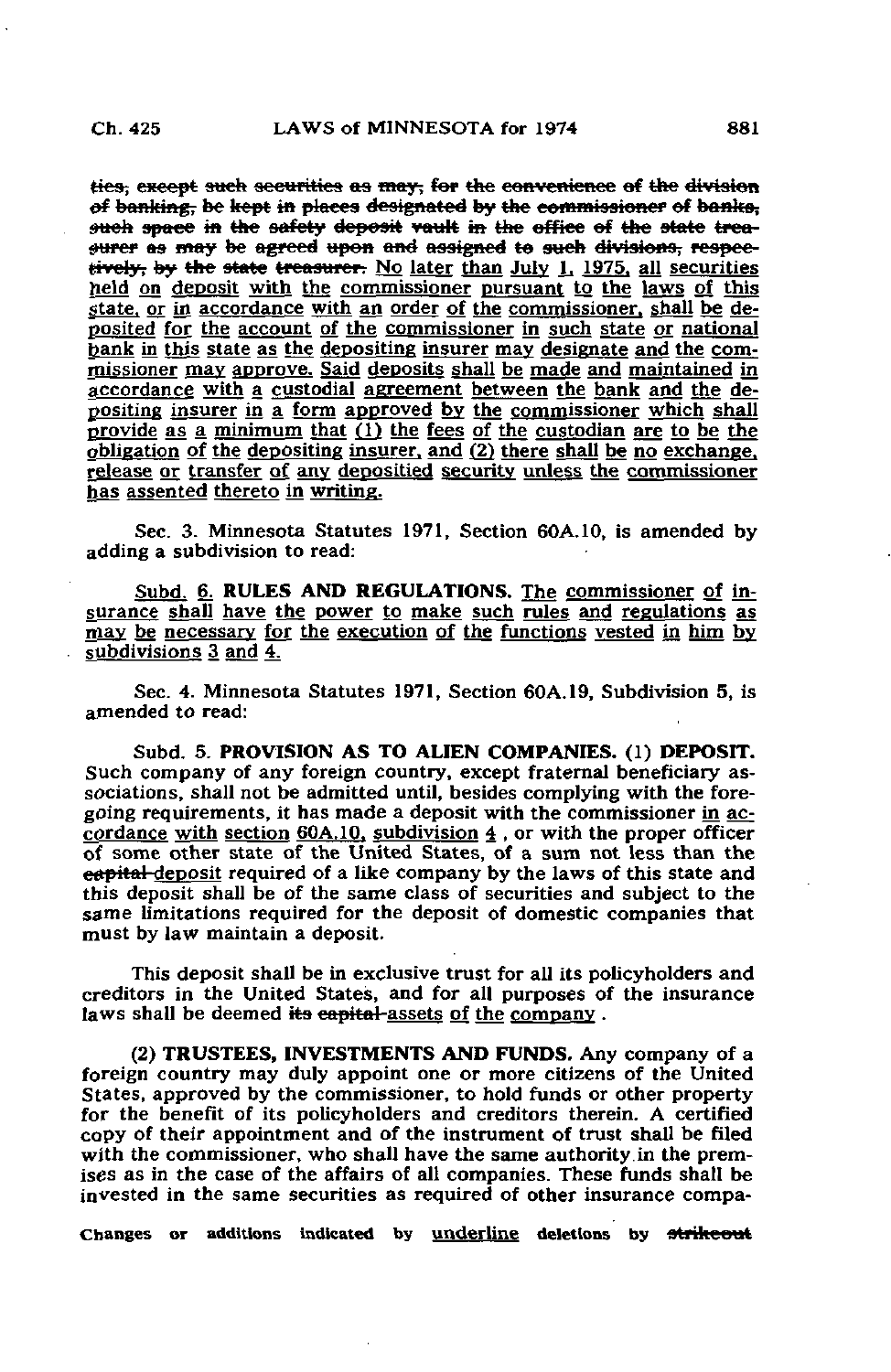nies and, together with the deposits required, shall constitute the assets of the company in respect to its policyholders and creditors in the United States.

Sec. 5. Minnesota Statutes 1971, Section 61A.41, is amended to read:

61A.41 RESERVE FUND; RECIPROCAL PROVISIONS. Every domestic cooperative life or casualty corporation, society or association, except fraternal beneficiary association, which issues a certificate or policy, or makes an agreement with its members, by which, upon the decease of a member, more than \$200 is to be paid to, or benefit conferred upon, the legal representatives or designated beneficiary of such member, shall set aside ten percent of its gross premium receipts or assessments each year, as a reserve, until the same, together with any reserve already accumulated, shall amount to the sum of \$25,000.

Every domestic cooperative or assessment company transacting the business of life and health and accident insurance, which does not issue health and accident policies providing indemnity for disability from accident or disease in excess of \$750 on account of any one accident or illness, nor issues policies providing indemnity for disability from accident or illness in excess of \$750 on account of any one accident or illness and death indemnity of more than \$200, shall set aside as a reserve ten percent of its gross premium receipts or assessments each year until the same, together with any reserve already accumulated, shall amount to \$2,000, and shall thereafter set aside as a reserve five percent of its gross premium receipts or assessments each year until the same, together with any reserve already accumulated, shall amount to \$25,000.

Every domestic cooperative or assessment life insurance corporation, society or association, which issues a certificate or policy, or makes an agreement with its members, by which, upon the decease of a member, a funeral benefit is to be paid or funeral service is to be furnished, not exceeding \$200 in amount or value, shall set aside ten percent of its gross premium receipts or assessments each year as a reserve, until the same, together with any reserve already accumulated, shall amount to the sum of \$5,000, which reserve fund, accumulated as herein provided, shall be deposited with the commissioner in accordance with section 60A.10. subdivision 4, for the benefit of all its policyholders.

This deposit may consist of securities of the class in which insurance companies are authorized to invest under the laws of this state, and the company depositing the same shall be entitled to the income derived from the securities. No foreign insurance company upon the cooperative or assessment plan shall be permitted to transact business in this state unless it makes the deposit hereinbefore required of domestic companies, except that where, by the laws of the state under which the foreign company is organized, it is permitted to, and actu-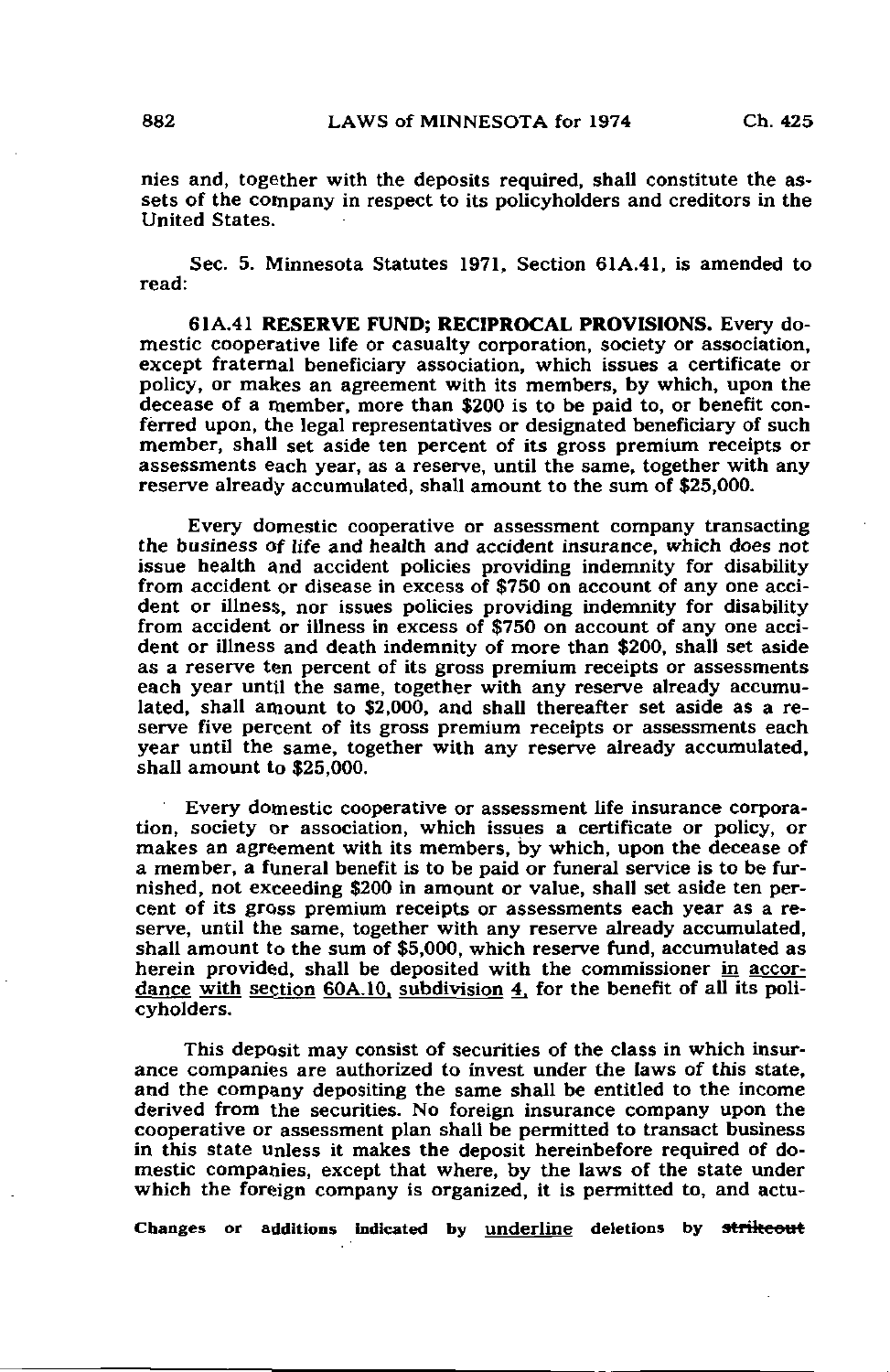ally does, maintain for the benefit of all its policyholders a deposit with some proper officer of that state of an amount equal to the deposit required by sections  $61A.39$  to  $61A.42$  and  $61A.44$  to  $61A.50$ ; the deposit with the other state shall be a sufficient compliance with the provisions of this section. No deposit of securities, other than that herein provided for, shall be required of any such cooperative or assessment company. Any company transacting the business of life insurance upon the cooperative or assessment plan, and creating and maintaining a greater reserve than herein provided for, may elect, by written stipulation, filed with the commissioner, to keep on deposit with the commissioner in accordance with section 60A. 10. subdivision 4, its entire reserve and special benefit funds, other than mortuary funds; and thereafter the entire reserve and special benefit funds shall be deposited with the commissioner in accordance with section 60A.10. subdivision 4, in securities of like character and upon the same terms as provided herein for the deposit of the reserve required by this section.

Sec. 6. Minnesota Statutes 1971, Section 63.02, is amended to read:

63.02 APPLICATIONS, PERMIT TO SOLICIT. On receipt of articles of association the commissioner shall examine the same and, if he shall find that the objects and purposes are fully and definitely set forth and are within the provisions of sections 63.01 to 63.22, and that the name or title is not the same or does not so closely resemble a name or title in use as to have a tendency to mislead the public, approve the same, and upon deposit with him, as commissioner in accordance with section 60A.10, subdivision  $4$  , of the sum of \$10,000 in cash, or in bonds of the character required for deposit by life insurance companies, to secure the performance by these persons and by the proposed corporation of their obligations, shall issue a permit to these persons to solicit applications for membership in the proposed association.

Sec. 7. Minnesota Statutes 1971, Section 65A.22, is amended to read:

65A.22 INVESTMENT OF SPECIAL RESERVE FUND. The Special reserve fund shall be invested according to existing laws relating to investments of capital by fire insurance companies and shall be deposited, from time to time, as the same shall accumulate and be invested, with the commissioner in accordance with section 60A. 10, subdivision 4 , who shall permit the company depositing the same to change these deposits by substituting for those withdrawn others of equal amount and value, and to collect and receive the interest or dividends upon these securities as the same may accrue; and this fund shall not be regarded as any part of the assets in possession of the company, so as to be or render the same liable for any claim for loss by fire, or otherwise, except as provided in sections 65A.16 to 65A.25.

Sec. 8. Minnesota Statutes 1971, Section 66A.08, Subdivision 1, is Changes or additions indicated by <u>underline</u> deletions by strikeout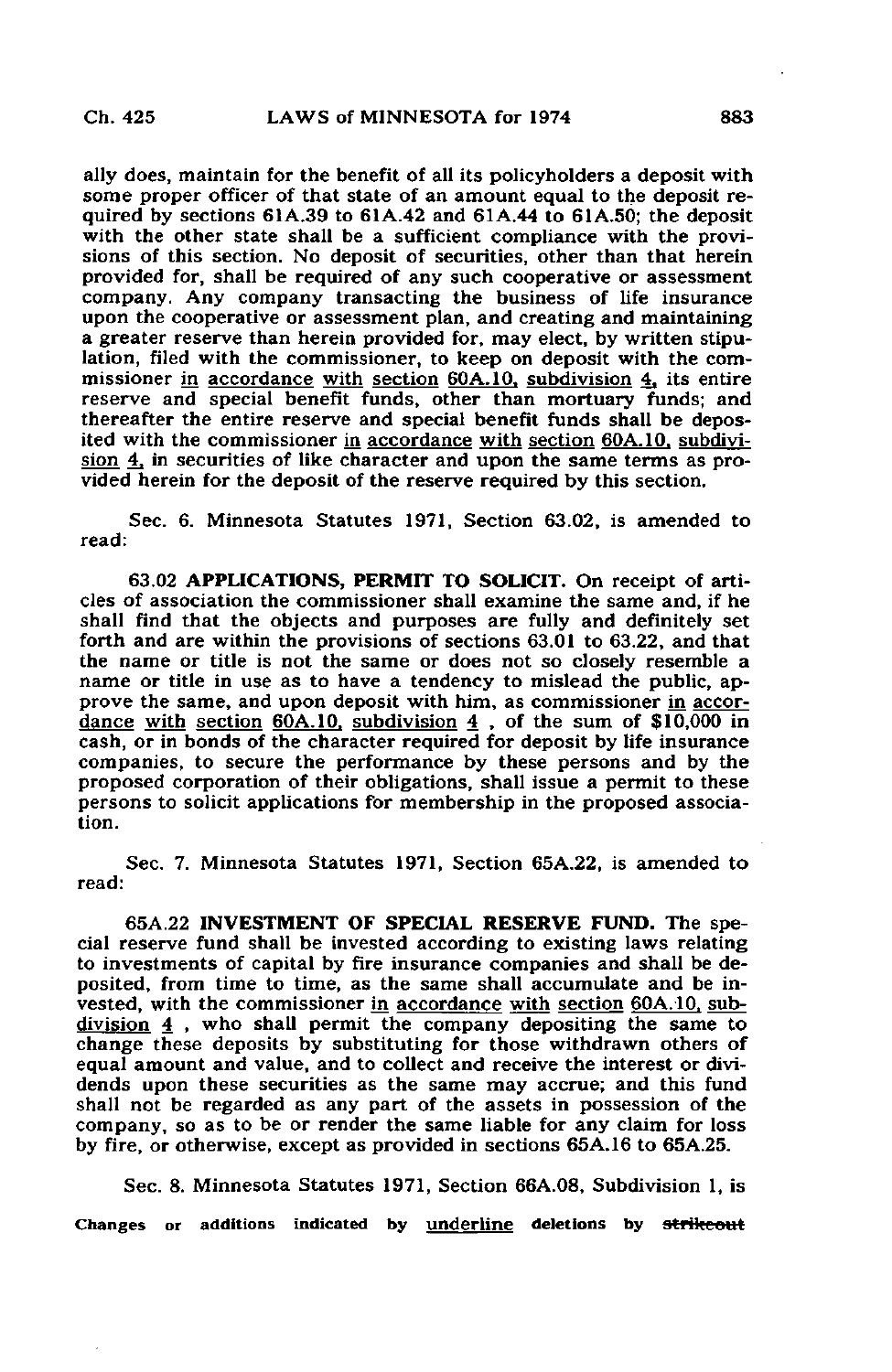amended to read:

66A.08 REQUIREMENTS. Subdivision 1. CASUALTY LINES. No mutual insurance company hereafter organized shall be licensed to transact any of the kinds of business specified in section 60A.06, subdivision 1, clauses (3), (5), (6), (8), (9), (10), (12), (13), and (14), except upon compliance with the following conditions:

(1) It shall have not less than 300 bona fide applications for policies of insurance of each kind sought to be written, signed by at least 300 members, covering at least 300 separate risks, each risk, within the maximum net single risk described herein and one year's premiums thereon paid in cash, and admitted assets of not less than \$100,000, which admitted assets shall not be less than five times the maximum net single risk, as herein defined, and shall have on deposit with the commissioner in accordance with section 6QA.10. subdivision 4 , as security for all of its policyholders, stock or bonds of this state or of the United States or bonds of any of the municipalities of this state, or personal obligations secured by first mortgage on real estate within . this state worth, exclusive of buildings, the amount of the lien, and bearing interest of not less than three percent per annum, to an amount the actual market value of which, exclusive of interest, shall never be less than \$100,000.

No such company shall be authorized to insure against loss or damage by the bodily injury or death by accident of any person employed by the insured, for which the insured is liable under the workmen's compensation law, unless and until such company shall comply with the provisions of subdivision 4 herein;

(2) It shall not expose itself to any loss on any one risk or hazard, except as hereinafter provided, in an amount exceeding ten percent of its net assets, actual and contingent; such contingent assets being the aggregate amount of the contingent liability of its members for the payment of loss and expenses not provided for by its cash funds. Such contingent liability, for the purposes of this section, to be an amount not to exceed one annual premium as stated in the policy. No portion of any such risk or hazard which shall have been reinsured, as authorized by the laws of this state, shall be included in determining the limitation of risk prescribed by this section. For the purpose of transacting employers' liability and workmen's compensation insurance, each employee shall be considered a separate risk for determining the maximum single risk;

(3) It shall maintain unearned premiums and other reserves, separately for each kind of business, upon the same basis as that required of domestic stock insurance companies transacting the same kind of business;

(4) Except as herein expressly provided, it shall comply with all the provisions of the laws of this state relating to the organization and